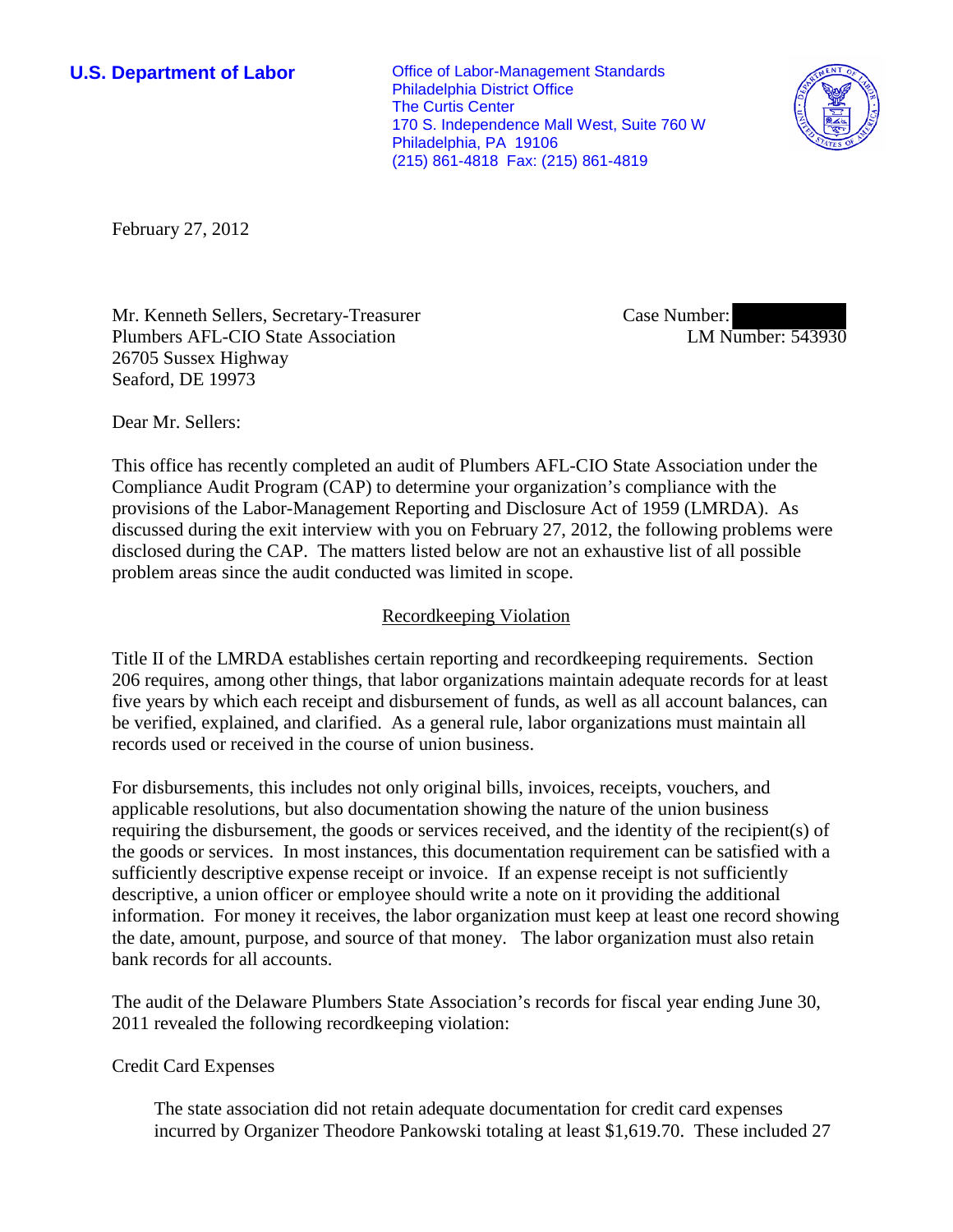gasoline charges totaling \$1,336.49, three meal charges totaling \$118.33, four EZ Pass charges totaling \$100.00, a BJ's Wholesale charge in the amount \$29.98 and two car wash charges totaling \$34.90.

As noted above, labor organizations must retain original receipts, bills, and vouchers for all disbursements. The president and treasurer (or corresponding principal officers) of your union, who are required to sign your union's LM report, are responsible for properly maintaining union records.

Based on your assurance that the state association will retain adequate documentation in the future, OLMS will take no further enforcement action at this time regarding the above violation.

## Reporting Violation

The audit disclosed a violation of LMRDA Section 201(b), which requires labor organizations to file annual financial reports accurately disclosing their financial condition and operations. The Labor Organization Annual Report (Form LM-3) filed by the Delaware Plumbers State Association for the fiscal year ended June 30, 2011was deficient in that:

Disbursements to Officers

The state association did not include disbursements to President Anthony Papili totaling \$187.60 in the amounts reported in Item 24 (All Officers and Disbursements to Officers). It appears the union erroneously reported these payments in Item 48.

The union must report most direct disbursements to state association officers and some indirect disbursements made on behalf of its officers in Item 24. A "direct disbursement" to an officer is a payment made to an officer in the form of cash, property, goods, services, or other things of value. See the instructions for Item 24 for a discussion of certain direct disbursements to officers that do not have to be reported in Item 24. An "indirect disbursement" to an officer is a payment to another party (including a credit card company) for cash, property, goods, services, or other things of value received by or on behalf of an officer. However, indirect disbursements for temporary lodging (such as a union check issued to a hotel) or for transportation by a public carrier (such as an airline) for an officer traveling on union business should be reported in Item 48 (Office and Administrative Expense).

# Other Violation

The audit disclosed the following other violation: